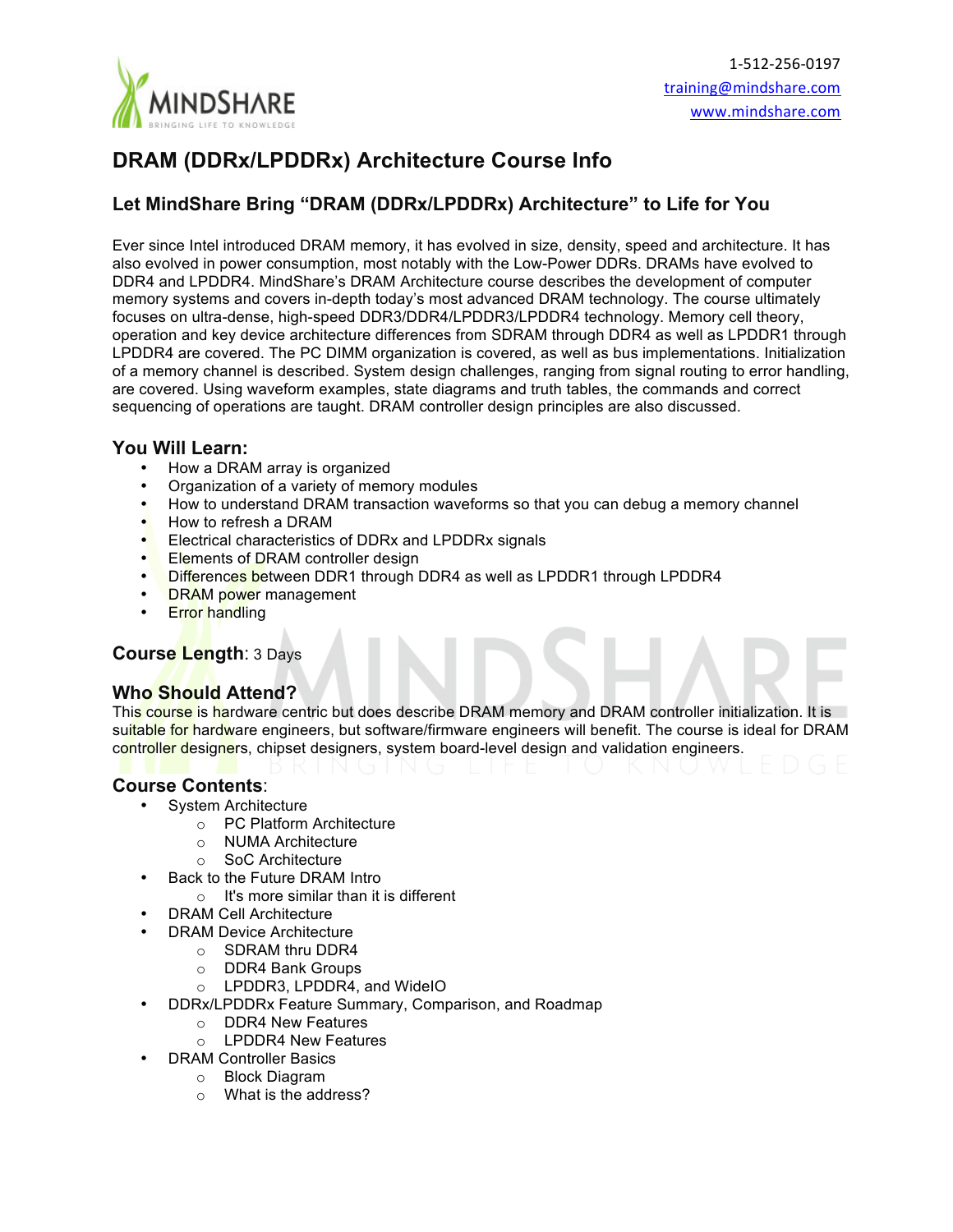

- Packaging DDR3, DDR4, LPDDR3, LPDDR4, WideIO
	- o Monolithic
	- o Stacked Die
	- o WideIO Stack
	- o 3DS
	- o Package-on-Package
	- o Stacked Package
	- o Dual LPDDR4 Channels
	- DDR3 and DDR4 Module Architecture
		- o UDIMM
		- o RDIMM
		- o LRDIMM
- Device and Module Pin Descriptions
	- o DDR3, DDR4
	- o DIMM
	- o LPDDR3, LPDDR4
- Commands and Waveforms
	- o DDR3, DDR4
	- o LPDDR3, LPDDR4
- Refresh
	- o Auto Refresh
	- o Self Refresh
	- o Auto Self Refresh
	- o Fine Granularity Refresh
	- o Self Refresh Abort
	- **o** Fast Exit Self Refresh
	- o Row Hammer and LPDDR4 Target Row Refresh
	- **Electrical Specifications** 
		- o DDR3 SSTL<br>o DDR4 POD
		- DDR4 POD
		- o LPDDR3 HSUL
		- o LPDDR4 LVSTL
		- o IDD
- **Power Management** 
	- o Active and Precharge Power Down
	- o LPDDR3 Deep Power Down, DDR4 Max Power Saving Mode
	- o Self Refresh, Temperature Compensated
	- o Clock Throttling
- Introduction to Signal Integrity Issues
- Signal Routing
	- o Trace-length matching
	- o DDR3/DDR4 Fly-by Routing
	- o DDR3/DDR4 On-DIMM Address Mirroring
	- o LPDDR4 Dual Channels
- On-Die Termination
	- o Sync/Async ODT
	- o DDR3/DDR4 Dynamic ODT
	- o LPDDR3/4 Data Group ODT, LPDDR4 Command Bus ODT
	- o DDR4 Park Mode
- Initialization, Calibration, and Training
	- o JEDEC Initialization
		- ! DDR3, DDR4, LPDDR3, LPDDR4 Mode Registers
		- ! DDR3, DDR4 Initialization